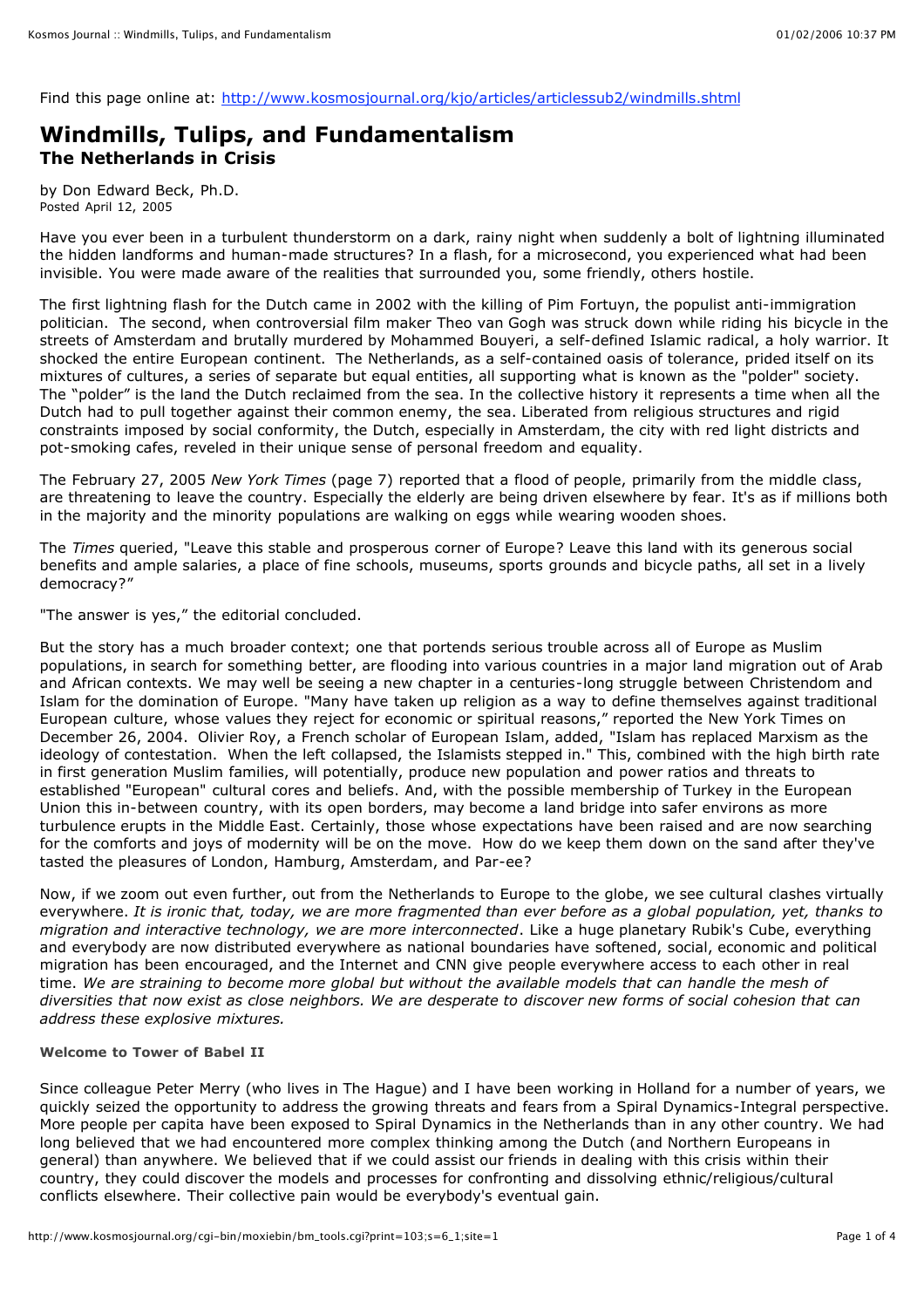All elements within Dutch society now appear to be in the throes of dialogue. More "right wing" elements want to send people home and shut down the borders. More "left wing" voices, believing that more integration is essential and that hostility is being stoked by the marginalization of Muslim neighborhoods, are calling for greater patience and tolerance. We noted that the Ministry of Integration recently ordered a number of the more "conservative" Imams out of the country apparently in response to their preaching of hate in the Mosques and religious centers.

Without much advanced planning, we announced a special four-hour session to address the situation. It was held at a local conference center on January 28, 2005. We expected 50 or 60 people but, much to our surprise, more than 210 people packed into the facility. Energy was high; everybody seemed respectful and open to our ideas. We promised a follow-up, not wishing to offer only a one-off session that viewed the developments with alarm and then adjourned all of us back to our warm, safe homes.

In September of 2004, through the influence of Dr. Maria Jeukens (a very bright lady who works with the Police Academy) I presented the Spiral Dynamics concept to 70 top executives in the Dutch Police and important guests in the security chain. My intent was to warn them of trouble just ahead. My years of experience working within the difficult South African transformation (l981 until 2002) heightened my sensitivity to violence in the making, racial tension and the dangers inherent within an "us vs. them" polarity. Peter Merry, who is deeply involved daily in the Netherlands, was also sending danger warnings to me.

Then came the van Gogh shock wave that set windmills spinning and tulips bowing their heads all over the countryside. In our two-hour presentation, Peter Merry and I made the following four points:

| The Spectrum of Intensity of Beliefs and Actions                                                              |
|---------------------------------------------------------------------------------------------------------------|
| S- 7 Flame-throwers: aggressive, violent, and predatory, with intent to<br>destroy, attack, and eliminate     |
| S- 6 Radicals: extremists, thrive on edges of chaotic protest, enemies of<br>moderates and compromise         |
| S- 5 Zealots: highly doctrinaire, partisan, fiercely evangelical with<br>causes, makes all-or-nothing demands |
| S-4 Ideologues: true believers, absolutists, with firm convictions and<br>rigid boundaries                    |
| S-3 Moderates: softer beliefs, sees other options, less intense and ego-<br>involved, more open               |
| S-2 Pragmatists: practical and pragmatic, believes what works,<br>advocates the art of the possible           |
| S-1 Conciliator: search for consensus, common ground, place for<br>everybody, inclusiveness for all           |

## **First, surface level categories, reflected in our definitional symbols, generate stigmas and stereotypes resulting in dangerous polarization.** We introduced a new language of difference in the form of spectrums of

styles in order to shift the issues away from monolithic religious, ethnic, and nationalistic definitions of people.

Rather than seeing and defining all Muslims to be the same, and assigning the traits of Flame-thrower, Radical, and Zealot to every member of every Mosque, this Spectrum of Differences allows individuals to escape knee- jerk stereotypes by becoming deeply aware of the *gradations and shades of beliefs*. Since these Degrees of Intensity will exist on the other wing of the continuum as well (anti-Muslim as well as pro-Muslim), much of the interaction between the two sides is really between these Degrees. Each will beget and arouse its psychological twin on the other side of the issue. Typically, Flame-throwers, Radicals, and Zealots are at war, not just with similar Degrees on the other side of the issue, but with their own Ideologues, Moderates and Pragmatists. As these dynamic forces spiral down on both wings, hostility blurs the filters and judgments are made that push both wings onto the slippery slope to more dangerous end positions. This is why the "center" doesn't hold. Even former friends who are not extreme or committed enough are displaced into the camp of the enemy. Slight insults catapult into dramatic and searing attacks. The "either you are for me or against me" position, separates humans into warring camps as both abstract their defenses "in the name of God," or "in the name of Allah". Herein lies the origin of holy wars with ghastly and inhumane acts of oppression and violence. (This conceptual model is called, The Assimilation/Contrast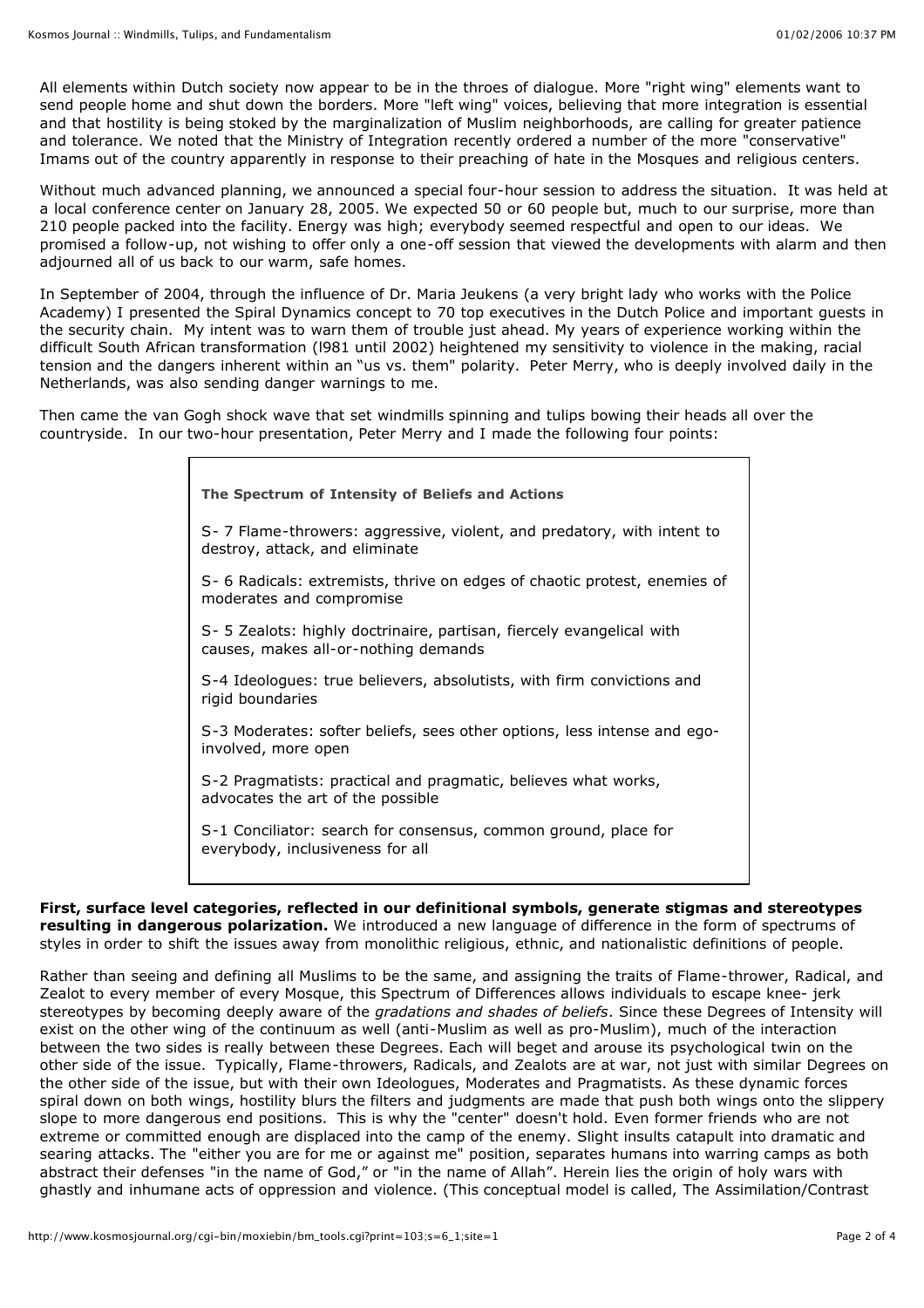Effect, and is based on years of academic and field research by the late professor Muzafer Sherif, formerly of the University of Oklahoma and Penn State University.)

**Second, we sought to uncover what we call the Mother Board: the most basic value system codes that exist beneath cultures and impact the surface level manifestations**. These worldviews, mindsets, and complex, adaptive intelligences are awakened in response to life conditions. The Dutch society has reached a level of complexity over time, because of the manner in which these deep, developmental, adaptive intelligences have emerged within their dikes. (See the schematic in Bruce Gibb's analysis of *Collapse* in this issue for a quick definition of these memetic codes.)

As compared to other European countries, the Netherlands can be loosely described as being influenced by the Sixth Level (Green) egalitarian, permissive, and tolerant value system. The Dutch police, for example, pride themselves, and rightly so, on their reputation as innovative, in-neighborhood policing. In my conversations with the leadership, they reported being reluctant to return to law and order based models of policing, in response to the presence of egocentric acts and purists, absolutist threats. In forming the historic Dutch culture of openness and inclusion, other elements of society sought out immigrants, guaranteed them a certain level of income (in Guilders), and made few demands on them in terms of a whole range of socials issues and of conformity to Dutch standards. *This, of course,* drew in multitudes of individuals and groups who believed they could do whatever they wanted in such a fully human *rights-oriented, forgiving and affluent culture. As a result, the hard earned and historic attributes that have elevated the Dutch society to such a high level of civilization were under assault.* These "European values" are being rejected by a growing number of immigrant groups who are seeking to reproduce the cultural components and belief systems that dominate the places they decided to leave in the first place. Using the language of biology as a metaphor, we have, here, a virus-like entity with its own peculiar psychosocial DNA code. The virus has fixed itself to a host (the open Dutch society) allowing it to grow and multiply. In our view, this "virus" may well threaten the very future of this stable and open societal structure that was what attracted the "virus" in the first place. Remember, we are not typecasting Muslim beliefs as a whole; rather, we are isolating only one strain of the religious expression. One can find the identical "virus" within Jewish and Christian traditions, or even in militant forms of nationalism. These are universals across all religions, cultures, nations and in fact any group that is contained within boundaries and threatened by those "from the outside".

*"There are obvious differences between the fanatical Christian, the fanatical Mohammedan, the fanatical nationalist,* the fanatical Communist and the fanatical Nazi, it is yet true that the fanaticism which animates them may be *viewed and treated as one."*

### -- Eric Hoffer

Third, we offered a challenge to the audience, asking them to search for the basis of a new synthesis, a fresh model that can provide the social cohesion essential if any country is to meet the needs of its **people and guarantee opportunity and justice for all.** This is no easy task. We examined, for example, cultures that are order-based with some manifestation of a rank system, or *Hierarchy,* where the privileged, the elitist, the anointed, those with the biggest sticks, or the lucky few, get to rein and rule. Further, we illustrated some of the positive qualities of *Egalitarian-Pluralistic* systems where every experience of life is given equal value, free from discrimination, judgment, or isolation. Unhappily, this egalitarian social contract is now under attack. In the case of the Netherlands, it has been unable to handle the new volatile mixtures forged by the asymmetry as a result of who is emigrating from where. This is not because the new immigrants are of darker skin, or speak Arabic or worship Allah. It is because of the diverse Degrees of Intensity and the underlying value systems codes that create physical, psychological, and cultural separation into hard-edged enclaves. This is clearly undermining the uniqueness and elegance of the Dutch and European experience and is, in fact, appearing all over the planet. As has been the experience of many societies that have integrated differences over time, the hard boundaries and exclusive beliefs of immigration groups, will ultimately mesh and meld into the mainstream of the powerful social system. This is happening rapidly in the United States as African Americans are assimilating the common values held by the dominant society. As this happens, differences based on skin color and pigmentation, unique accents, food preferences, dress styles and even religious-spiritual preferences all begin to morph and blend into a more cosmopolitan society.

**Fourth, we introduced a new organizing principle, Societal MeshWorks**. A MeshWork involves the integration, alignment, and synergy of multiple elements, entities, interests and motives, all woven together to create healthy, dynamic, and comprehensive solutions to complex problems within rapidly changing and complex environments. MeshWorkers see the cohesion in fragmentation, the simplicity in complexity, and the order in chaos. They function more as Integral Design Engineers and do not rely exclusively on conflict management or dialogue facilitation. In this arrangement, there are elements of both *Hierarchy* and *Egalitarian-Pluralism*, but each element is plugged into the Mother Board that itself contains a spiral of emergence at its core. For it to work, this overall metaphor for dealing with complexity, differences, and change, requires sophisticated leadership, at national and local levels. There must also be an acceptance of superordinate goals that overarch the entire society, and the mutual sharing of accountability and responsibility. This common ground -- the new Dutch Synthesis (actually it's a